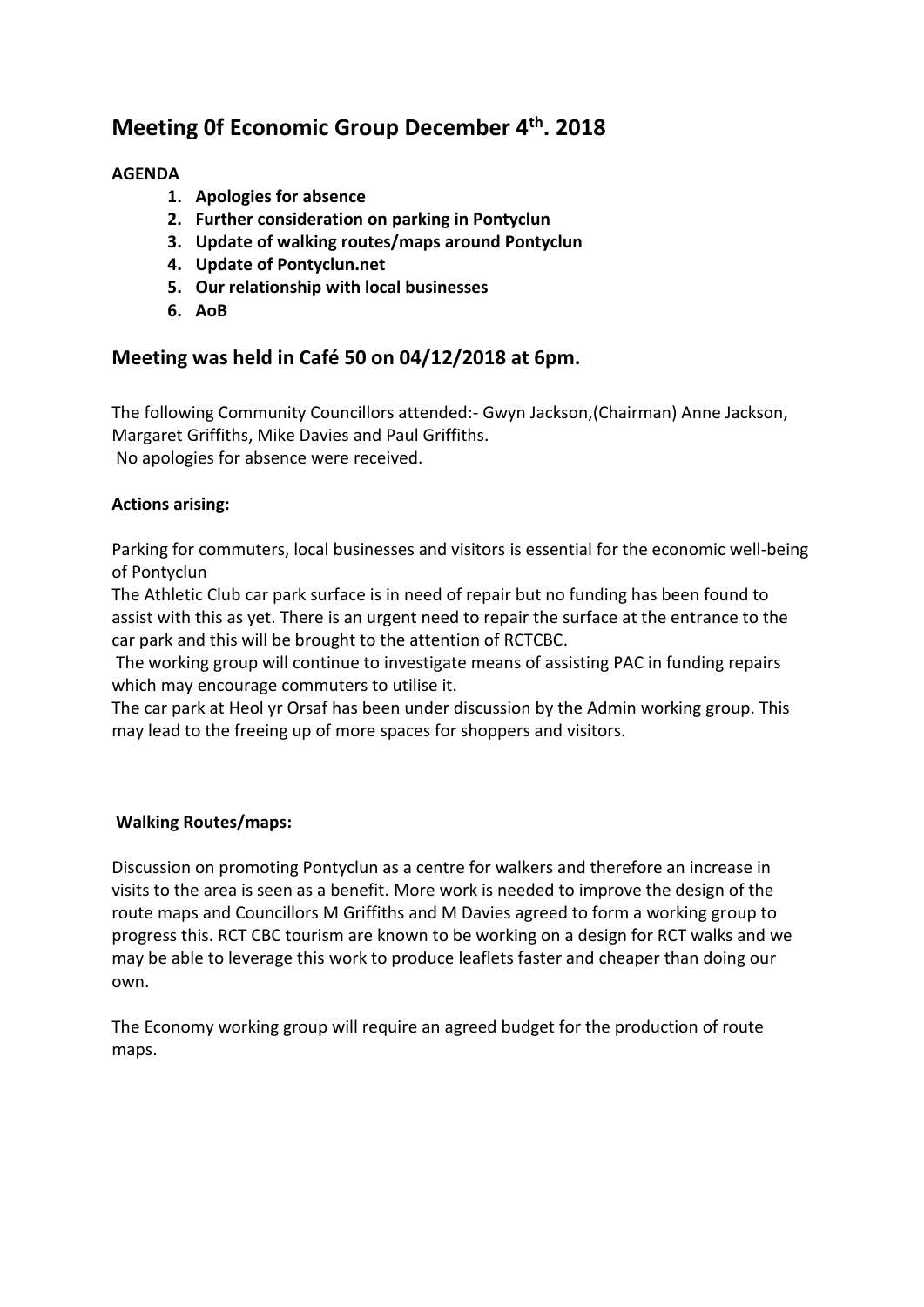#### **Pontyclun.net**

Further progress had been made and more is promised. Local businesses have been contacted to confirm their continued presence in our area. The group will look at ways Council can be advised of local events in a more systematic and consistent way